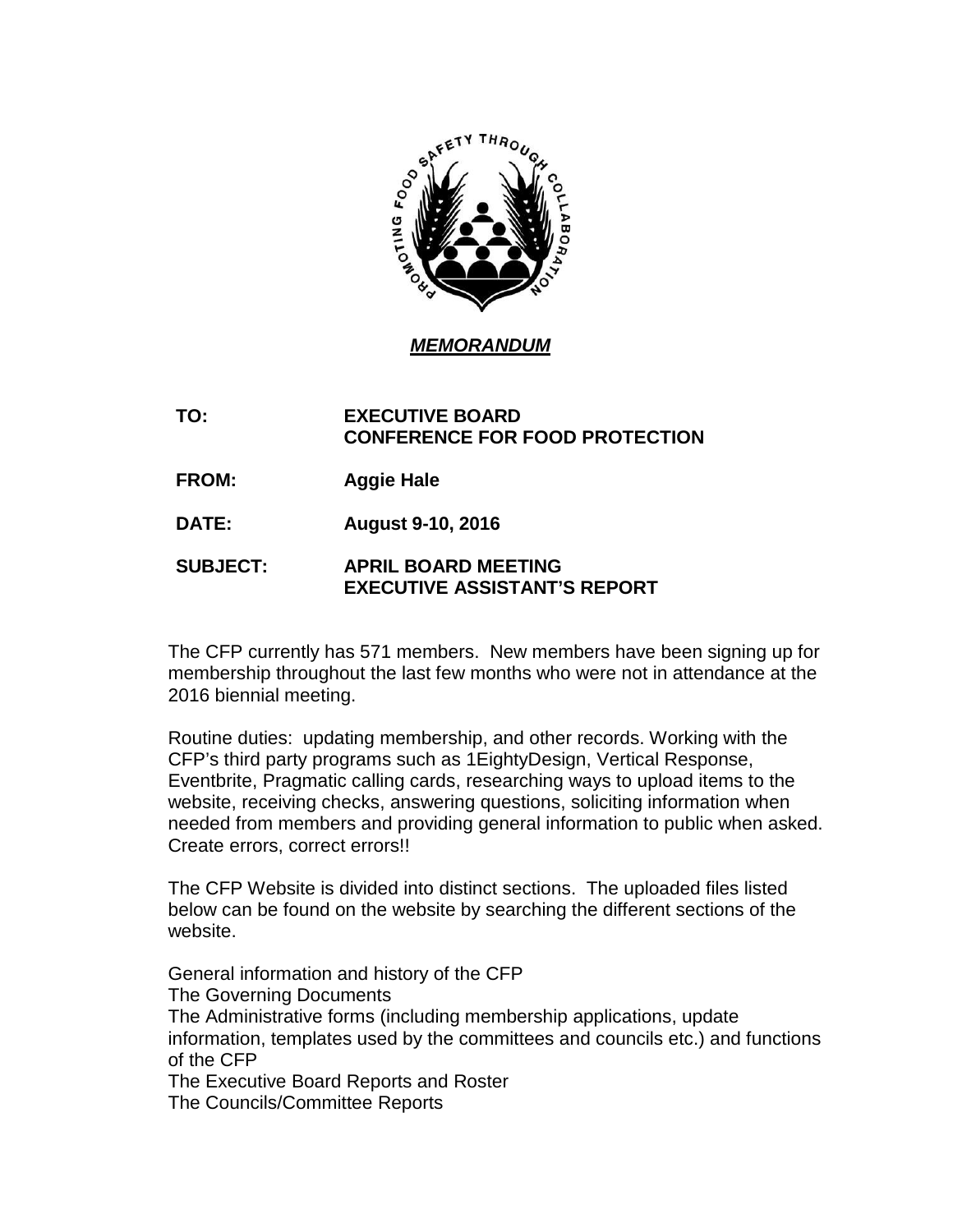The Standing/ad hoc Committees Reports Federal Agency Reports The Issues submitted to the CFP for consideration and deliberation at the Biennial Meeting Presentations given at the Workshop during the Biennial Meeting Presentations created by the CFP staff to assist members' understanding of the CFP functions

Calendar Timelines

Registrations and venue information for the Biennial Meeting Results of the Biennial Meeting maintained historically

General Food Safety Information and Job postings when provided by members



Below you may see duplicates, however these are posted and reposted when updated.

## **The following information has been posted on the CFP Website [\(www.foodprotect.org\)](http://www.foodprotect.org/) leading up to and after the 2016 Biennial Meeting**

Commercialism Policy Comprehensive Resource for Food Recovery 2016 Version.docx Comprehensive Resource for Food Recovery 2016 Version.pdf Council C'ee Reports Plan Review for Food Establishments Guide - 2016 final.docx Plan Review for Food Establishments Guide - 2016 final.pdf Presentation for AFDO.pdf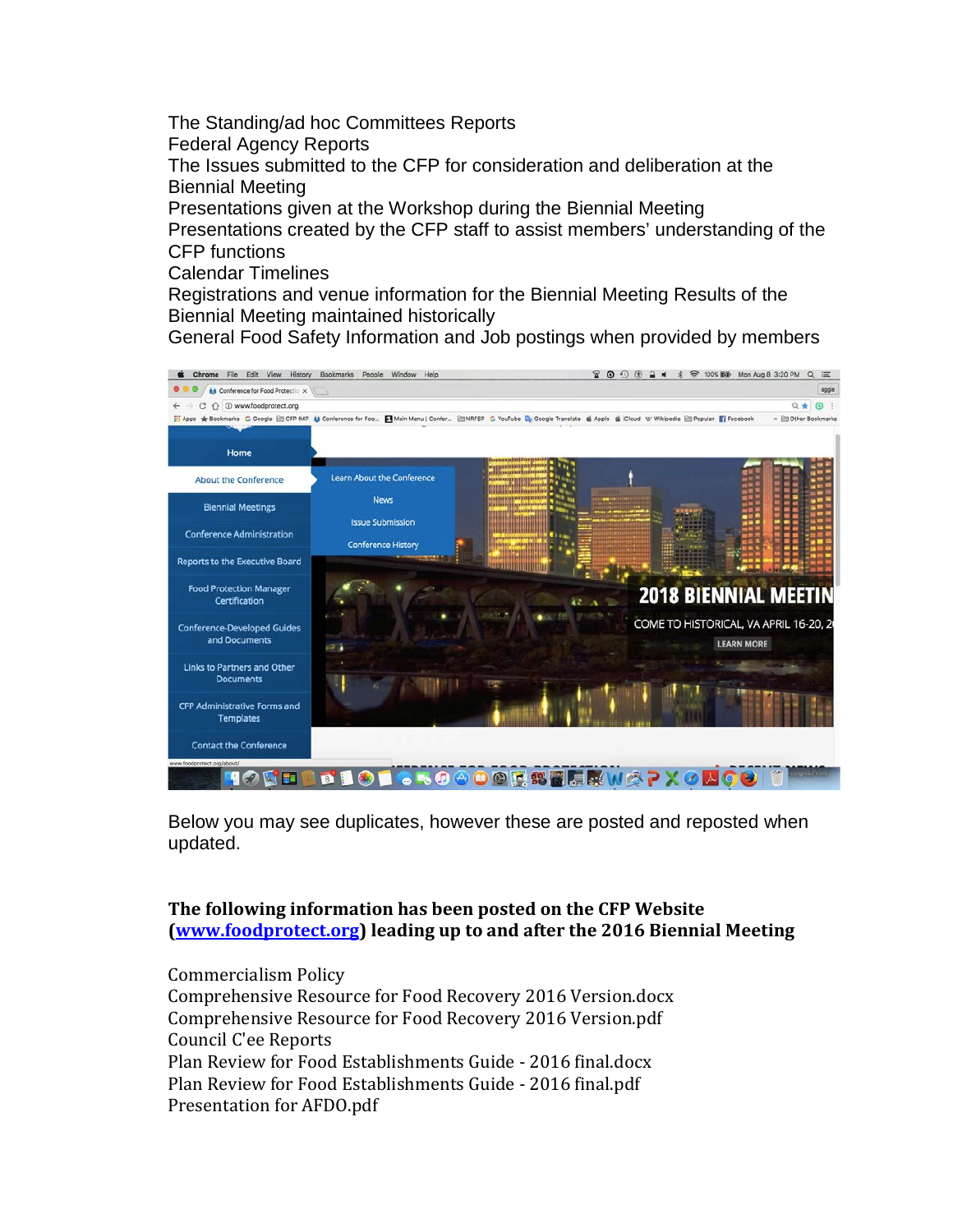Assembly of State Delegates Meeting Transcript 2016.pdf CFP Procedures 2016.pdf Constitution and Bylaws 2016.pdf Crosswalk - Requirements For Foodborne Illness Training Programs.docx 2016 CFP Biennial Meeting Update for USDA-FSIS.pdf The 2016 CFP Biennial Meeting in Boise.pdf 2014-16 FPMCC Comprehensive Meeting Minutes.pdf 2014-16 FPMCC Meeting Minutes FINAL.pdf Extracted Pages from 2014-16 FPMCC Meeting Minutes FINAL.pdf October 2016 FPMCC Meeting.pdf Uniform Inspection Program Audit Pilot Project Report.pdf 2015 4th Qtr Financial Report.pdf 2015 4th Qtr Financial Report.xlsx 2015 4th Qtr Financial Report Financial Report.pdf 2015 4th Qtr Financial Report Revenues and exp.pdf Standard 8 Staffing Level (FTE to Inspection Ratio) Assessment Workbook ... The FSMA Federal 2016 Issue PresubmissionTemplate FINAL.docx 2016 Issue Review Checklist - Independent (non-committee) Issues FINAL.pdf 2016 Issue Review Process & Checklist-Committee Issues FINAL.pdf Food Incident Response Crosswalk Phases of Food Incident Response Crosswalk 2016 Registration by Check .pdf 2016 1st Qtr Financial Report.pdf 2016 1st Qtr Financial Report.xlsx Crosswalk-Requirements for Foodborne Illness training Programs Based on Standard 5.docx Crosswalk-Requirements for Foodborne Illness training Programs Based on Standard 5.pdf 2016 CFP Recommendations - FDA Cover Letter and attachments.pdf 2016 Recommendations to USDA.pdf CFP 2016 recommendations to CDC.pdf January 2016 CFP Lm document v3.docx January 2016 CFP Lm document v3.pdf Crosswalk - Requirements For Foodborne Illness Training Programs.docx Program Standards Presentation - Tuesday Session - modified.pptx 2014-16 FPMCC Comprehensive Meeting Minutes.pdf CFP 2016 Standards Adopted.doc CFP\_2016\_Standards\_Adopted.pdf 5.24.16 2016 Crumbine Award Winner Released.pdf Guidance Document for Unattended Food Establishments 2016.docx Guidance Document for Unattended Food Establishments 2016.pdf Final Resolutions 2016.pdf Issue 2016 II-021 Attachment (Food Code Adoption Best Practices).pdf Crosswalk - Requirements for Foodborne Illness raining Programs based on Standard 5.pdf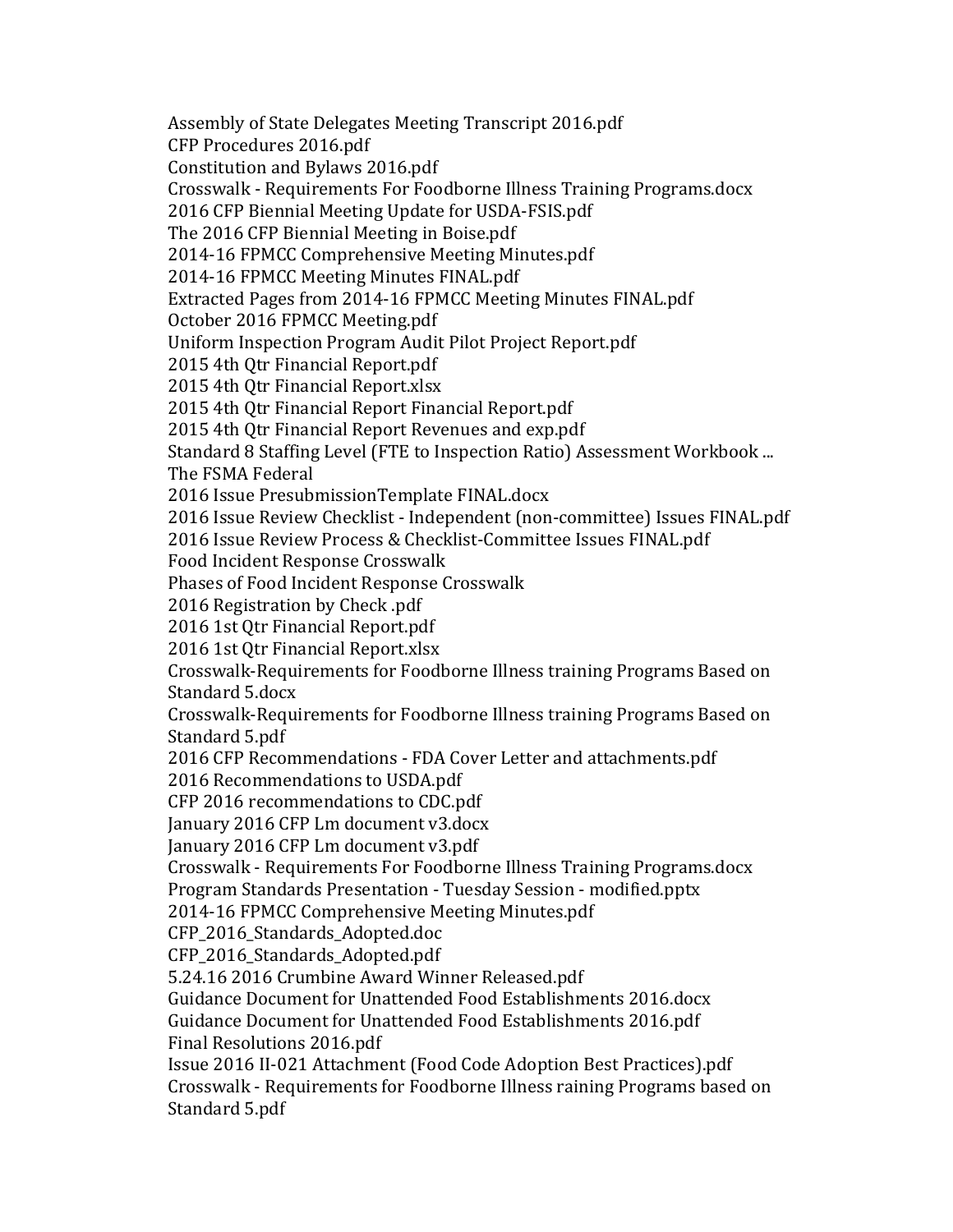II\_017 APPROVED AA.docx

CFP+Program+4-14+PROOF.compressed.pdf CFP+Booklet+3-16+PROOF+-+Printer+Proof+v2.compressed.pdf Linda Harris - Old Faces New Places handout.compressed.pdf 2016 CFP Biennial Meeting Update for USDA-FSIS.pdf Harris Old Faces New Places handout.pdf Wilking Fundamentalintro\_to\_biofilms\_2016\_v3.pdf Funding Notice from FDA.pdf CFP 2016- alchemy The Mind of the Food Worker.pdf Linda Harris - Old Faces New Places handout.pptx Linda Harris - Old Faces New Places handout.pdf Ruth Timme\_WGSpanal\_2016 Ruth Timme\_WGSpanal\_2016.pptx CFP\_2016\_Biofilm Haley Oliver.pptx S PurdumAvian Flu ? Management Factors for the Food.pptx Henroid\_FoodSafety\_Issues\_in\_Healthcare\_Foodservice\_CFP\_20160416.pptx - Sirsat Boise .pptx - Google Drive\_files CFP 2016 - Looking Beyond the Classic Foodborne Pathogens.pdf Merged Issues for Council I for printing v2.pdf Merged Issues for Council III for printing v2.pdf 2016 CFP Biennial Meeting Update for CDC.pdf 2016 CFP Biennial Meeting Update for FDA.pdf Alchemy CFP Workshop 4 16 2016.pdf CFP\_2016\_Biofilm Haley Oliver.pdf CFP\_2016\_produce1.pdf FSIS WGS for CFP edited for posting 4-17-16.pdf Program Standards Presentation - Tuesday Session - modified.pdf Issue 2016 I-016 CORRECTED.pdf Issue 2016 I-029 CORRECTED.pdf Issue 2016 II-029 LATE BREAKING.pdf Issue 2016 III-005 CORRECTED.pdf Issue 2016 III-014 CORRECTED.pdf Issue 2016 III-018 CORRECTED.pdf Meeting Program Agenda - 2016.pdf Meeting Program Agenda - 2016.docx Saturday Workshop Agenda.pdf 2016 Registration Booklet v4.pdf 2016 Registration Booklet v4 Blast Email Message to CFP Members about the Issues final version.docx 2016 Registration Booklet v3.pdf 2016 Registration Booklet v3 Saturday Workshop Agenda.docx Sponsor list 2016 2016 Registration Booklet v2.pdf 2016 Registration Booklet v2 Sponsorship Application.pdf